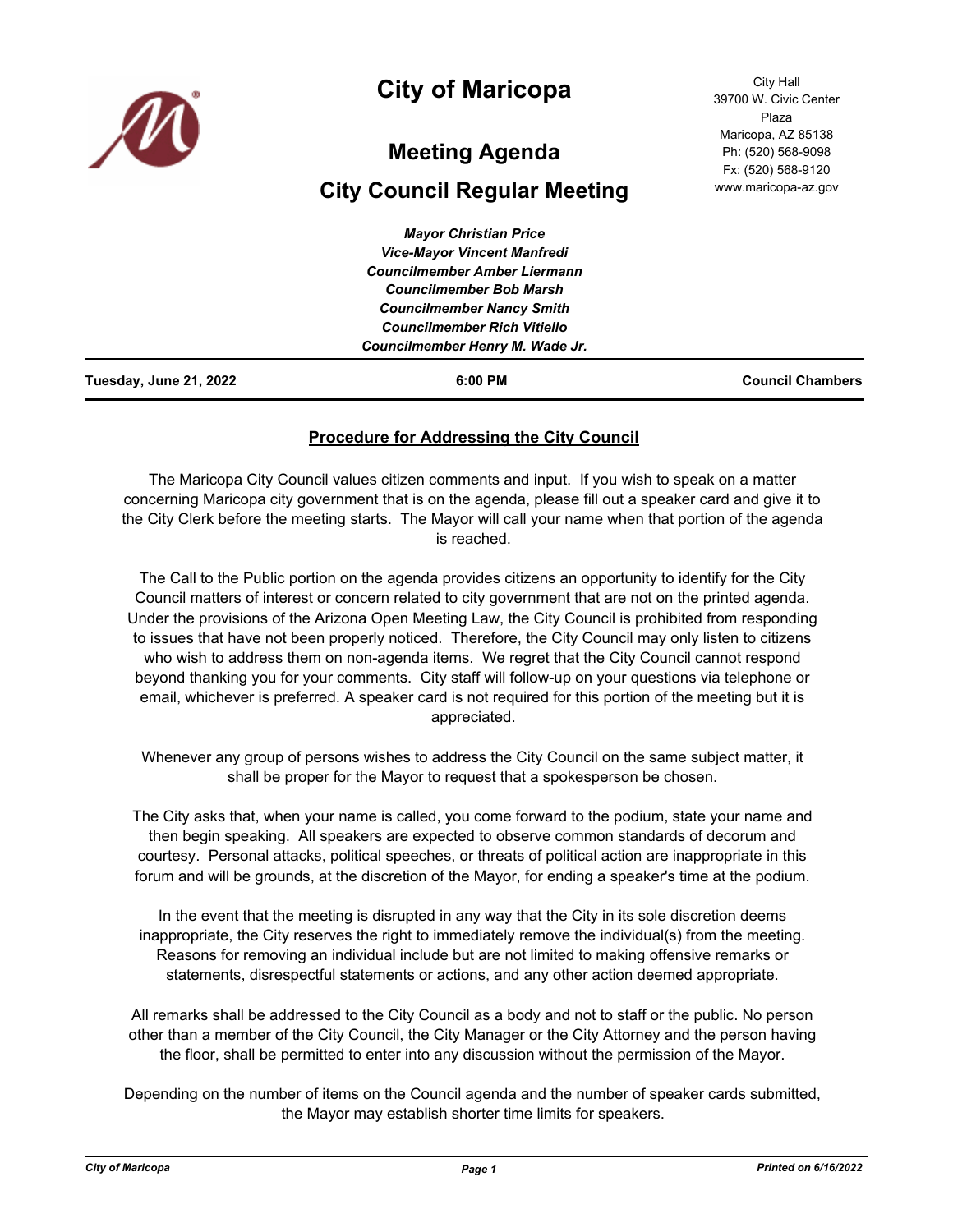#### **1. Call to Order**

*Invocation Pledge of Allegiance*

#### **2. Roll Call**

#### **3. Proclamations, Acknowledgements and Awards**

#### **4. Report from the Mayor**

*The Mayor, members of Council or other designee, may present information related to the operation of the city.*

#### **5. Report from the City Manager**

### **6. Call to the Public**

*The procedures to follow if you address the Council are: Council requests that you express your ideas in three minutes or less and refrain from any personal attacks or derogatory statements about any City employee, a fellow citizen, or anyone else, whether in the audience or not. The Mayor will limit discussion whenever he deems such an action appropriate to the proper conduct of the meeting. At the conclusion of an open call to the public, individual members of the Council may respond to criticism made by those who have addressed the Council, may ask Staff to review a matter, or may ask that a matter be put on a future agenda. However, members of the Council shall not discuss or take legal action on any matters during an open call to the public unless the matters are properly noticed for discussion and legal action.*

#### **7. Consent Agenda**

*All items on the Consent Agenda are considered to be routine matters and will be enacted by one motion of the Council. There will be no separate discussion of these items unless a Councilmember or member of the public so requests, in which event the item will be removed from the Consent Agenda and considered in its normal sequence on the agenda.*

- **7.1 [CON 22-14](http://maricopa.legistar.com/gateway.aspx?m=l&id=/matter.aspx?key=11139)** The Mayor and City Council shall discuss and take action to enter into an Option and Land Lease Agreement with New Cingular PCS, LLC for a wireless antenna on City owned property at Pacana Park located at 18800 N. Porter Road. Discussion and Action.
- **7.2 [IGA 22-05](http://maricopa.legistar.com/gateway.aspx?m=l&id=/matter.aspx?key=11179)** The Mayor and City Council shall discuss and take action to approve an Intergovernmental Agreement with the Arizona Department of Transportation (ADOT) for pavement improvements along Anderson Road and Peters and Nall Road. Discussion and Action.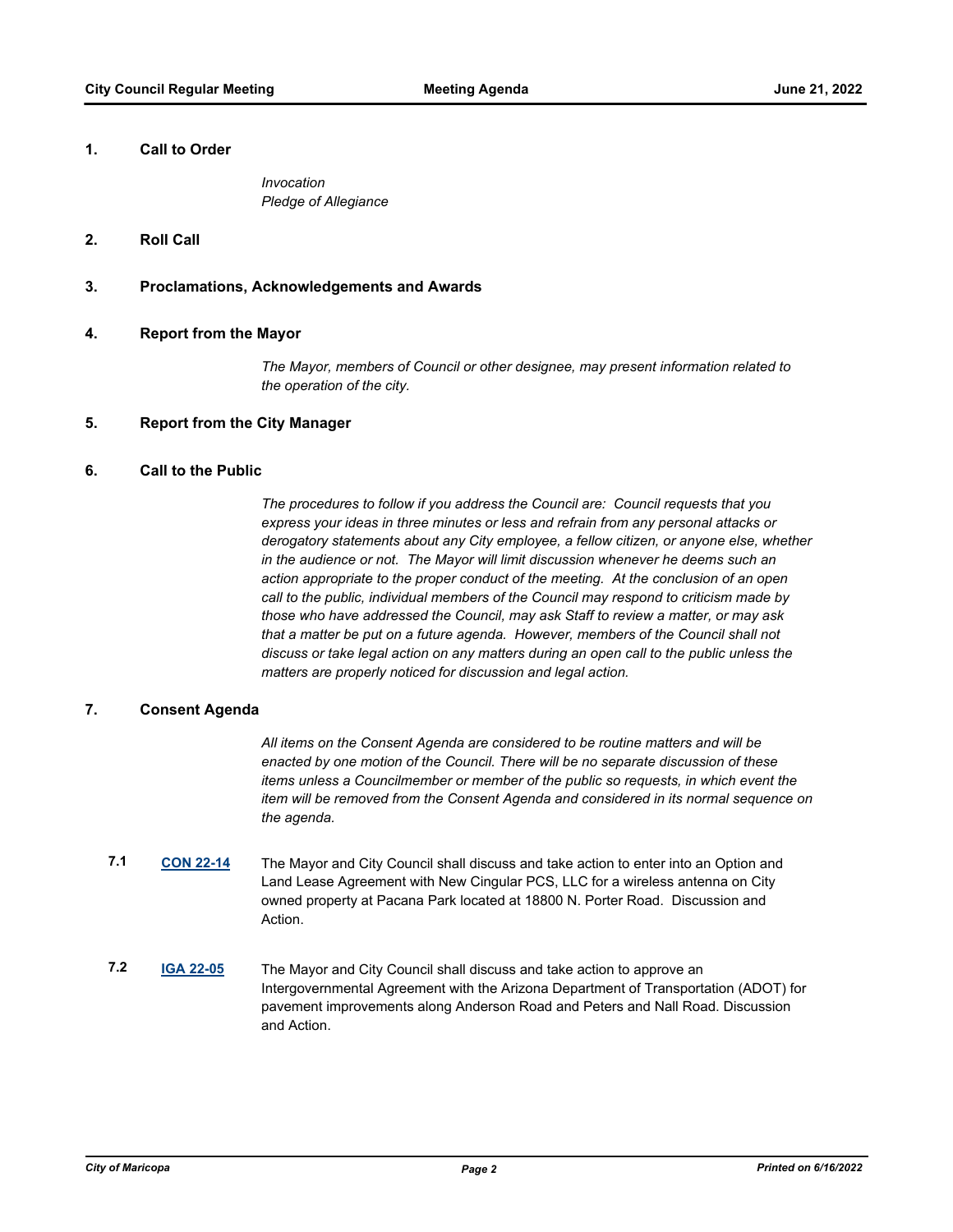| <b>SPEVLIQ</b> | The Mayor and City Council shall discuss and take action on recommending approval to   |
|----------------|----------------------------------------------------------------------------------------|
| $22 - 03$      | the Arizona Department of Liquor Licenses and Control for a Special Event Liquor       |
|                | License application submitted by Christine Longley on behalf of the Province Community |
|                | Association for special events on September 15, October 20, November 17, and           |
|                | December 15, 2022 to be held at 20942 N. Province Parkway, Maricopa, Arizona 85138.    |
|                | Discussion and Action.                                                                 |
|                |                                                                                        |

- **7.4 [MIN 22-27](http://maricopa.legistar.com/gateway.aspx?m=l&id=/matter.aspx?key=11334)** Approval of Minutes from the June 7, 2022 City Council Regular meeting. Discussion and Action.
- **7.5 [RES 22-32](http://maricopa.legistar.com/gateway.aspx?m=l&id=/matter.aspx?key=11304)** A Resolution of the Mayor and City Council of the City of Maricopa, Arizona supporting the submission of a grant application to the Ak Chin Indian Community to Be Awesome Youth Coalition for funding Free & Accessible Physical Exams for Youth Athletics and agreeing to act as the designated fiscal agent of such funding. Discussion and Action.
- **7.6 [RES 22-34](http://maricopa.legistar.com/gateway.aspx?m=l&id=/matter.aspx?key=11309)** A Resolution of the Mayor and City Council of the City of Maricopa, Arizona, supporting the submission of a grant application to the Ak Chin Indian Community for funding Boys & Girls Clubs of the Sun Corridor and agreeing to act as the designated fiscal agent of such funding. Discussion and Action.

#### **8. Regular Agenda and/or Public Hearings**

*Items on the agenda are open for citizen input. Please fill out a card and present it to the City Clerk before the meeting begins. The Mayor will call upon you for your comments.*

- **8.1 [PH 22-13](http://maricopa.legistar.com/gateway.aspx?m=l&id=/matter.aspx?key=11307)** The Mayor and City Council shall hear public comment regarding a Zoning Map Amendment to rezone approximately 22.87 acres of land generally located north and south of W. Bowlin Road between N. White and Parker Road and W. Civic Center Plaza, within the City of Maricopa incorporated limits, from existing Transitional (TR) to Neighborhood Commercial (NC) as described in case # ZON22-03. The land is located in a portion of Sections 30 and 31, of Township 4 South, Range 4 East of the Gila and Salt River base and meridian, Pinal County, Arizona.
- **8.2 [ORD 22-15](http://maricopa.legistar.com/gateway.aspx?m=l&id=/matter.aspx?key=11308)** An Ordinance of the Mayor and City Council of the City of Maricopa, Arizona, approving and adopting an amendment to the City's Zoning Map to rezone approximately 22.87 acres of land generally located north and south of W. Bowlin Road between N. White and Parker Road and W. Civic Center Plaza, within the City of Maricopa incorporated limits, from existing Transitional (TR) to Neighborhood Commercial (NC) as described in Zoning Case #ZON 22-03. The land is located in a portion of Sections 30 and 31, of Township 4 South, Range 4 East of the Gila and Salt River base and meridian, Pinal County, Arizona. Discussion and Action.
- **8.3 [PH 22-14](http://maricopa.legistar.com/gateway.aspx?m=l&id=/matter.aspx?key=11312)** The Mayor and City Council shall hear public comment regarding the request by Greg Davis of Iplan Consulting, on behalf of Roers Companies to amend the general Plan Future Land Use Map (GPA21-08) and rezone (ZON21-08) approximately 10 acres generally located at the southwest corner of Porter Road and Iron Point Road just south of Maricopa-Casa Grande Hwy.